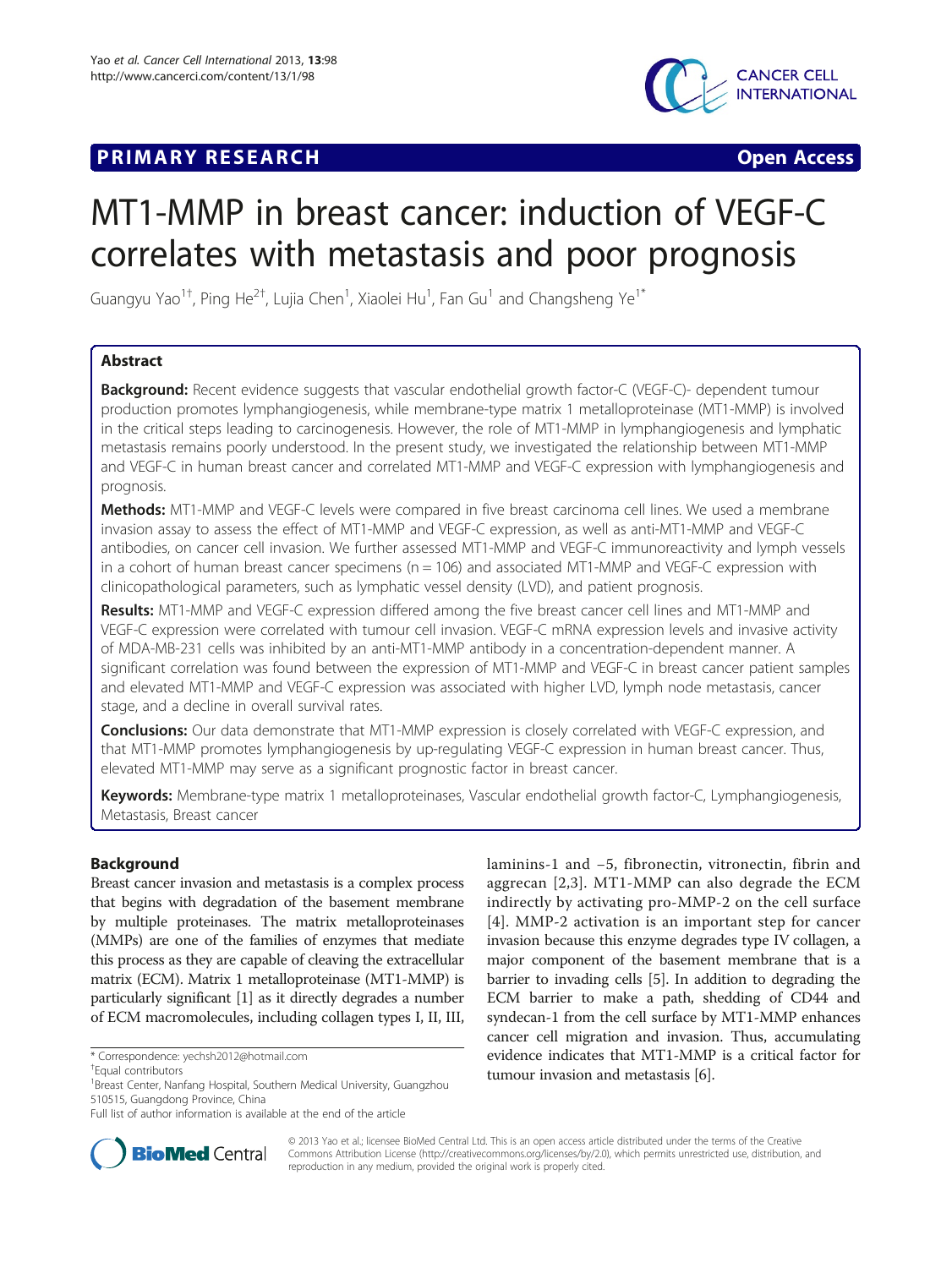Metastasis to regional lymph nodes via the lymphatic vessels is the predominant pattern of metastasis in breast cancer. Although the biochemical mechanisms are not well understood, the new lymphatic capillaries formed via lymphangiogenesis play a critical role in breast cancer lymphatic metastases. However, little is known about lymphangiogenesis due to the lack of markers with which to isolate and study lymphatic endothelium. Recently, this has been overcome after the identification of vascular endothelial growth factor C (VEGF-C) as a lymphangiogenic factor. VEGF-C is synthesised as propeptide, activated by proteolysis to form a high-affinity ligand that binds to the extracellular domain of vascular endothelial growth factor receptor 3 (VEGFR-3), which is predominantly expressed on lymphatic endothelia, and induces tyrosine phosphorylation of VEGFR-3. Thus, VEGF-C promotes intratumoural lymphangiogenesis and lymphatic metastasis in tumours [\[7](#page-6-0)].

Lymphangiogenesis is similar to angiogenesis in that it is a process of lymphatic endothelial cell (LEC) activation and proliferation, as well as the migration of newly formed capillaries through the physical barrier of the ECM to form the lymphatic vascular system. This process requires degradation of the interstitial matrix, which is the major role of MMPs such as MT1-MMP. We hypothesised that MT1-MMP also plays an important role in lymphangiogenesis through an interaction with VEGF-C. In this study, we investigated VEGF-C and MT-MMP levels in five breast carcinoma cell lines and correlated these levels with the invasive activity of breast cancer cells. Moreover, we examined the correlation between VEGF-C and MT1-MMP expression and compared these results with breast cancer tumour aggressiveness, clinicopathological features of breast cancer patients, and patient outcomes. Our findings suggest that VEGF-C and MT1-MMP expression is closely correlated and affects the prognosis of breast carcinomas, providing new insight into their effects during invasion and metastasis of breast cancer.

#### Results

## Correlation between MT1-MMP and VEGF-C in breast cancer cell lines

We used real-time RT-PCR to determine whether VEGF-C or MT1-MMP mRNA expression levels differed markedly among five breast cancer cell lines and correlated mRNA expression changes with protein levels measured by enzyme-linked immunosorbent assay (ELISA). MDA-MB-231 and MCF-7ADR cell lines had higher expression levels of VEGF-C and MT1-MMP, while neither MT1- MMP mRNA nor protein expression was detected in MCF-7 cells. VEGF-C mRNA expression correlated well with MT1-MMP mRNA expression  $(r = 0.914,$  $P = 0.03$ ; Figure 1a), and a similar correlation was found



between the protein expression of VEGF-C and MT1-MMP  $(r = 0.945, P = 0.02;$  Figure 1b).

## Effects of MT1-MMP and VEGF-C on invasive phenotype of tumour cells

We found a statistically significant correlation between MT1-MMP mRNA expression in five breast cancer cell lines and the number of invasive tumour cells  $(r = 0.984$ .  $P = 0.002$ ). VEGF-C mRNA expression was also closely associated with the number of invasive tumour cells  $(r = 0.979, P = 0.004).$ 

The invasive activity of MDA-MB-231 cells into reconstituted basement membrane components was inhibited by 0, 4, 8, or 12 μg/ml anti-MT1-MMP antibody in a concentration-dependent manner. Moreover, RT-PCR showed that treatment of MDA-MB-231 with an anti-MT1-MMP antibody resulted in a concentration-dependent decrease in VEGF-C mRNA expression levels. An anti-VEGF-C antibody also inhibited the invasive activity of MDA-MB-231 cells, but did not affect MT1-MMP mRNA expression levels.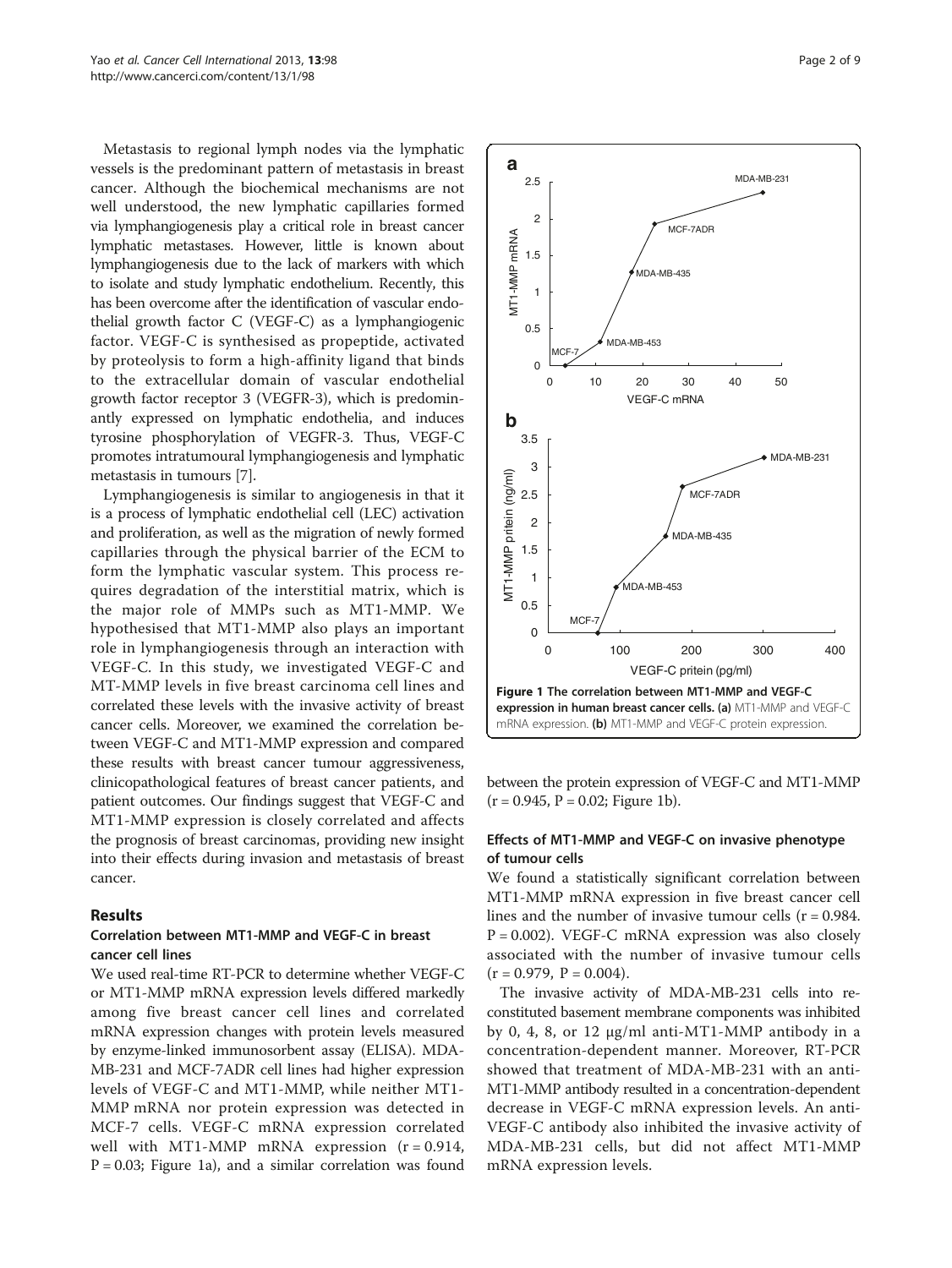## Immunohistochemistry for MT1-MMP and VEGF-C

We assessed MT1-MMP and VEGF-C expression in samples from breast cancer patients. In normal mammary epithelial cells, we did not observe immunostaining for MT1-MMP and VEGF-C. However, diffuse cytoplasmic staining for VEGF-C protein was seen in tumour cells, while distinct tumour cell membrane staining of MT1- MMP was observed. We defined positive staining as immunoreactivity in >10% of the carcinoma cells [\[8](#page-6-0)]. Of the 106 breast cancer specimens, 55 (58.1%) had positive staining for VEGF-C and 66 (62.3%) for MT1-MMP. A significant correlation was found between the expression of VEGF-C and MT1-MMP ( $r = 0.458$ ,  $P < 0.001$ ).

## Correlation between MT1-MMP, VEGF-C expression and clinicopathological features

We correlated the expression of MT1-MMP and VEGF-C with clinicopathological features of breast cancer patients (Table 1). Immunoreactivity of MT1-MMP was strongly correlated with clinical stage and axillary lymph node metastasis. VEGF-C expression was also strongly correlated with clinical stage, lymph node metastasis and tumour size.

There was also a close association between VEGF-C, MT1-MMP expression and lymphatic vessel density.

## Correlation between MT1-MMP, VEGF-C expression and patient outcome

Of the 106 patients examined in this study, 42 (39.6%) died due to relapse of the disease during the follow-up period. The overall survival rates for the 66 patients with positive MT1-MMP tumour staining were significantly lower than that of 40 patients with negative MT1-MMP staining  $(P = 0.0002)$ , while the prognosis of 55 patients with positive VEGF-C tumour staining was poorer than with negative VEGF-C staining  $(P = 0.0001)$ . Patients with tumours simultaneously positive for MT1-MMP and VEGF-C had the lowest overall survival rates. In contrast, patients with negative MT1-MMP and VEGF-C tumour expression had the highest survival rates  $(P = 0.0001)$ . There was no difference in the clinical outcome between patients with positive MT1-MMP and negative VEGF-C tumour expression or patients with negative MT1-MMP and positive VEGF-C tumour expression.

#### Table 1 Correlations between VEGF-C and MT1-MMP expression and the clinicopathological features of 106 breast cancers

|                                                                                                                                                                                                                                                                                                                                                                                                                              | <b>VEGF-C</b> expression |                 |       | MT1-MMP expression |                 |         |
|------------------------------------------------------------------------------------------------------------------------------------------------------------------------------------------------------------------------------------------------------------------------------------------------------------------------------------------------------------------------------------------------------------------------------|--------------------------|-----------------|-------|--------------------|-----------------|---------|
|                                                                                                                                                                                                                                                                                                                                                                                                                              | <b>Positive</b>          | <b>Negative</b> | P     | <b>Positive</b>    | <b>Negative</b> | P       |
| Tumour                                                                                                                                                                                                                                                                                                                                                                                                                       |                          |                 |       |                    |                 |         |
| T1                                                                                                                                                                                                                                                                                                                                                                                                                           | 14 (60.9%)               | 9 (39.1%)       | 0.023 | 11 (47.8%)         | 12 (52.2%)      | 0.247   |
| T <sub>2</sub>                                                                                                                                                                                                                                                                                                                                                                                                               | 30 (51.7%)               | 28 (48.3%)      |       | 23 (39.7%)         | 35 (60.3%)      |         |
| T <sub>3</sub>                                                                                                                                                                                                                                                                                                                                                                                                               | 7 (41.2%)                | 10 (58.8%)      |       | 5 (29.4%)          | 12 (70.6%)      |         |
| <b>T4</b>                                                                                                                                                                                                                                                                                                                                                                                                                    |                          | 8 (100%)        |       | 1(12.5%)           | 7 (87.5%)       |         |
| $\mathbb N$                                                                                                                                                                                                                                                                                                                                                                                                                  |                          |                 |       |                    |                 |         |
| N <sub>0</sub>                                                                                                                                                                                                                                                                                                                                                                                                               | 25 (67.6%)               | 12 (32.4%)      | 0.002 | 23 (62.2%)         | 14 (37.8%)      | < 0.001 |
| N1                                                                                                                                                                                                                                                                                                                                                                                                                           | 21 (45.7%)               | 25 (54.3%)      |       | 15 (32.6%)         | 31 (67.4%)      |         |
| N <sub>2</sub>                                                                                                                                                                                                                                                                                                                                                                                                               | 5 (21.7%)                | 18 (78.3%)      |       | 2(8.7%)            | 21 (91.3%)      |         |
| Stage                                                                                                                                                                                                                                                                                                                                                                                                                        |                          |                 |       |                    |                 |         |
|                                                                                                                                                                                                                                                                                                                                                                                                                              | 7 (77.8%)                | 2(22.2%)        | 0.002 | 6(66.7%)           | 3 (33.3%)       | < 0.001 |
| $\label{eq:1} \prod_{i=1}^n \alpha_i \, \prod_{i=1}^n \alpha_i \, \prod_{i=1}^n \alpha_i \, \prod_{i=1}^n \alpha_i \, \prod_{i=1}^n \alpha_i \, \prod_{i=1}^n \alpha_i \, \prod_{i=1}^n \alpha_i \, \prod_{i=1}^n \alpha_i \, \prod_{i=1}^n \alpha_i \, \prod_{i=1}^n \alpha_i \, \prod_{i=1}^n \alpha_i \, \prod_{i=1}^n \alpha_i \, \prod_{i=1}^n \alpha_i \, \prod_{i=1}^n \alpha_i \, \prod_{i=1}^n \alpha_i \, \prod_{$ | 39 (54.2%)               | 33 (45.8%)      |       | 32 (44.4%)         | 40 (55.6%)      |         |
| $\  \ $                                                                                                                                                                                                                                                                                                                                                                                                                      | 5 (20.0%)                | 20 (80.0%)      |       | $2(8.0\%)$         | 23 (92.0%)      |         |
| ER                                                                                                                                                                                                                                                                                                                                                                                                                           |                          |                 |       |                    |                 |         |
| Positive                                                                                                                                                                                                                                                                                                                                                                                                                     | 21 (35.0%)               | 39 (65.0%)      | 0.002 | 41 (68.3%)         | 19 (31.7%)      | 0.1409  |
| Negative                                                                                                                                                                                                                                                                                                                                                                                                                     | 30 (65.2%)               | 16 (34.8%)      |       | 25 (54.3%)         | 21 (45.7%)      |         |
| PR                                                                                                                                                                                                                                                                                                                                                                                                                           |                          |                 |       |                    |                 |         |
| Positive                                                                                                                                                                                                                                                                                                                                                                                                                     | 27 (42.2%)               | 37 (57.8%)      | 0.132 | 43 (67.2%)         | 21 (32.8%)      | 0.1967  |
| Negative                                                                                                                                                                                                                                                                                                                                                                                                                     | 24 (57.1%)               | 18 (42.9%)      |       | 23 (54.8%)         | 19 (45.2%)      |         |
| Her <sub>2</sub>                                                                                                                                                                                                                                                                                                                                                                                                             |                          |                 |       |                    |                 |         |
| Positive                                                                                                                                                                                                                                                                                                                                                                                                                     | 24 (42.1%)               | 33 (57.9%)      | 0.181 | 37 (64.9%)         | 20 (35.1%)      | 0.5440  |
| Negative                                                                                                                                                                                                                                                                                                                                                                                                                     | 27 (55.1%)               | 22 (57.9%)      |       | 29 (59.2%)         | 20 (40.8%)      |         |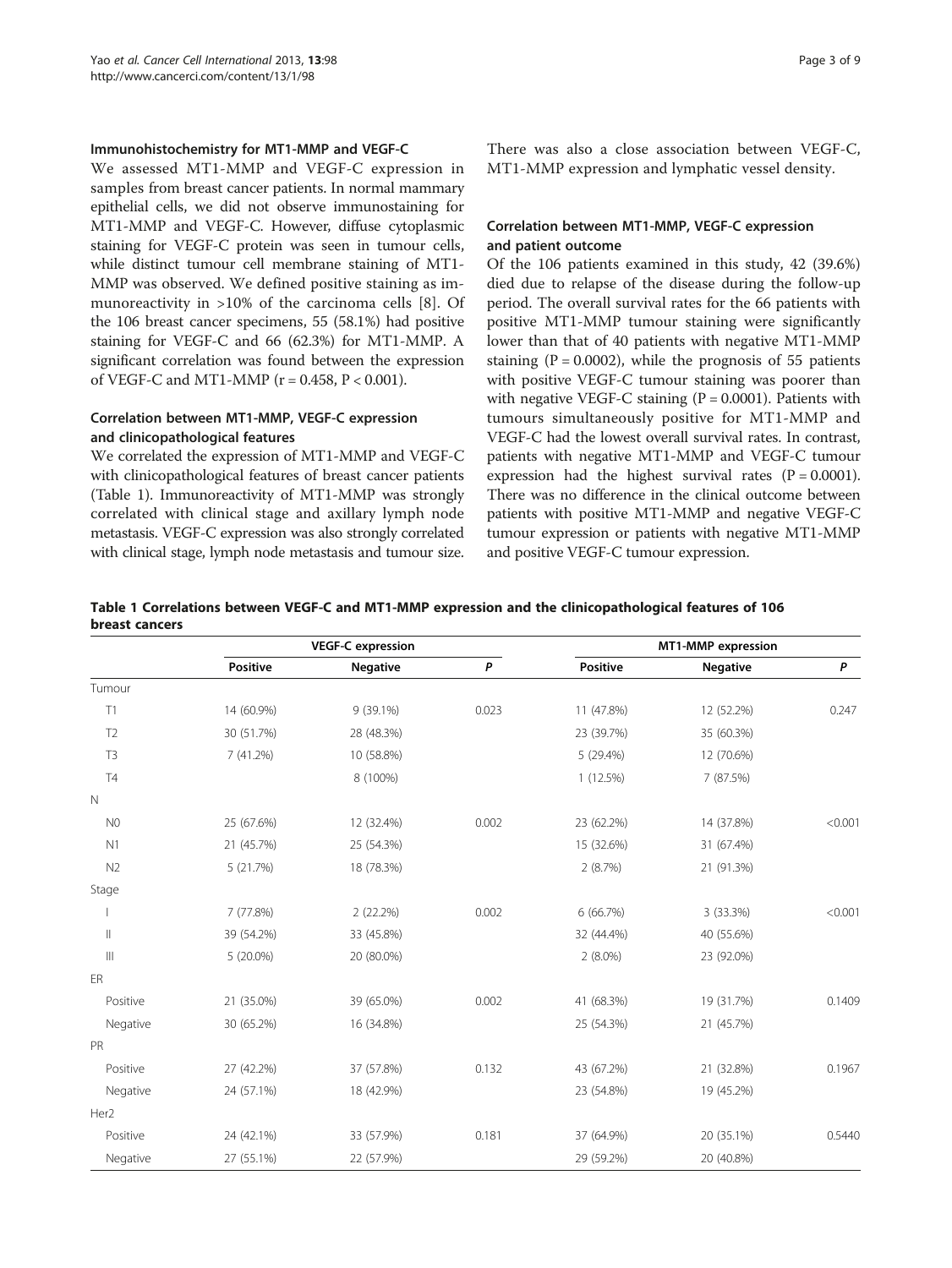## **Discussion**

Tumour invasion and metastasis are critical steps in determining the aggressive phenotype of human cancers and are the major causes of cancer deaths. It is well established that MT1-MMP can increase breast cancer cell migration, invasion and metastasis through several mechanisms including dissolving the basement membrane [[9\]](#page-6-0), cleavage of ECM components such as laminin 5 or type IV collagen [[10,11\]](#page-6-0), facilitating multicellular strand formation [[12](#page-6-0)], and processing of cell adhesion molecules such as CD44 [[13,](#page-6-0)[14](#page-7-0)] and integrin subunits [\[15,16](#page-7-0)]. In our study, a positive correlation between MT1-MMP protein expression in five breast cancer cell lines and the number of invasive tumour cells showed that higher expression levels of MT1-MMP were associated with increased cell invasion, consistent with previous reports [\[17](#page-7-0)-[19](#page-7-0)].

Promotion of tumour metastasis by VEGF-C is a consequence of tumour lymphangiogenesis via activated VEGFR-3, which is located on lymphatic endothelial cells [[20](#page-7-0)]. In the present study, we showed that higher expression levels of VEGF-C correlated with increased cell invasion in breast cancer cell lines and that antibody inhibition of VEGF-C resulted in reduced tumour cell invasive activity. These results demonstrated that VEGF-C promotes breast cancer metastasis by inducing lymphangiogenesis, as well as enhancing cancer cell mobility and invasiveness. Greater baseline invasion of cancer cell lines that express high levels of VEGF-C is consistent with published reports [\[21\]](#page-7-0) in lung cancer cells lines, breast cancer cell lines [\[22\]](#page-7-0) and head and neck cancer cell lines [[23](#page-7-0)]. Recent studies show that VEGFR-3 is expressed on tumour cells in a variety of human malignancies, including non-small cell lung cancer tumours [\[24,25\]](#page-7-0), breast cancer [[26](#page-7-0)], colorectal adenocarcinoma [[27,28](#page-7-0)], head and neck carcinomas [\[29,30](#page-7-0)], and prostate carcinoma [\[31\]](#page-7-0). These studies indicate that tumour cell expression of VEGFR-3 supports VEGF-C autocrine signalling, which promotes tumour cell invasion and motility in cancer. The mechanisms responsible for this may include activation of the p38 mitogen-activated protein kinase (MAPK) pathway by the VEGF-C/Flt-4 axis [\[21\]](#page-7-0), which mediates cell migration and invasion in various cancer cells [\[32,33\]](#page-7-0).

Although many studies of the roles of MT1-MMP and VEGF-C in malignancies have been reported, the clinicopathological significance of MT1-MMP and VEGF-C in human tumours is still a subject of debate. In breast cancer, several studies clearly demonstrate a significant association between high MT1-MMP expression, positive lymph node status, and a poor prognosis for disease-free survival (DFS) and overall survival (OS) [[34-38\]](#page-7-0). Other studies report a negative relationship between MT1-MMP expression and lymph node involvement or its use as a useful prognosticator in breast cancer [[35](#page-7-0)-[37,39,40](#page-7-0)]. The majority of studies have demonstrated a significant

association between VEGF-C expression and lymph node metastasis or a poor prognosis in breast cancer [[41](#page-7-0)-[49](#page-7-0)], while others failed to relate VEGF-C expression to positive lymph node status and a poor prognosis in [\[50-53\]](#page-7-0). This discrepancy may lie in the failure to use standardised methods of collecting and analysing data, as well as the use of different antibodies.

In our study, MT1-MMP and VEGF-C overexpression were both significantly associated with lymph node metastasis and a poor prognosis for DFS and OS. Those patients with negative MT1-MMP and VEGF-C had the largest DFS and OS rates. Little is known about the mechanism of metastasis via the lymphatic vessels. The simple explanation is that lymphangiogenesis in breast cancer increases the contact area between invading tumour cells and the lymphatic endothelium. In addition, lymphatic endothelial cells might attract tumour cells by secreting chemokines that actively promote lymphatic metastasis [[54](#page-7-0)[,55\]](#page-8-0). In our study, elevated MT1-MMP expression was positively associated with LVD, suggesting that MT1-MMP promotes the formation of lymphatic vessels.

During lymphatic vessel formation, LECs send long filopodia towards the VEGF-C-producing tumour tissues and form tumour-directed vascular sprouts [[56\]](#page-8-0). We presume that the process of lymphangiogenesis must consist of the following steps: (i) LEC proliferation, (ii) LEC migration and ECM degradation [[57](#page-8-0)], (iii) LEC sprouting and invading into ECM, (iv) capillary lumen formation. Thus, degradation of matrix proteins is a critical step in lymphangiogenesis. Many specific proteolytic enzymes are involved in this degradation process. MMPs are a large family of proteolytic enzymes that play a key role in the degradation of ECM [[57\]](#page-8-0). New data show that the MT1-MMP is a major modifier of the pericellular environment. It is well established that degradation of the basement membranes is an essential requirement for the formation of new vessels and MT1- MMP is a key mediator of matrix degradation during the angiogenic response [\[58\]](#page-8-0), suggesting that MT1-MMP plays a role in lymphangiogenesis in human breast cancer [\[59\]](#page-8-0). Our study further shows that MT1-MMP expression was well correlated with VEGF-C expression in breast cancer cells, and significantly correlated in breast tumours. Our results are consistent with a report that elevated MT1-MMP expression was associated with elevated VEGF-C in angiogenesis [[58\]](#page-8-0). Furthermore, we found that inhibition of MT1-MMP expression in breast cancer cell lines resulted in a decrease in VEGF-C expression in a concentration-dependent manner. These findings imply that MT1-MMP affects lymphangiogenesis by regulating VEGF-C expression. Therefore, MT1-MMP is an important factor involved in lymphangiogenesis and results in higher lymph vessel density (LVD).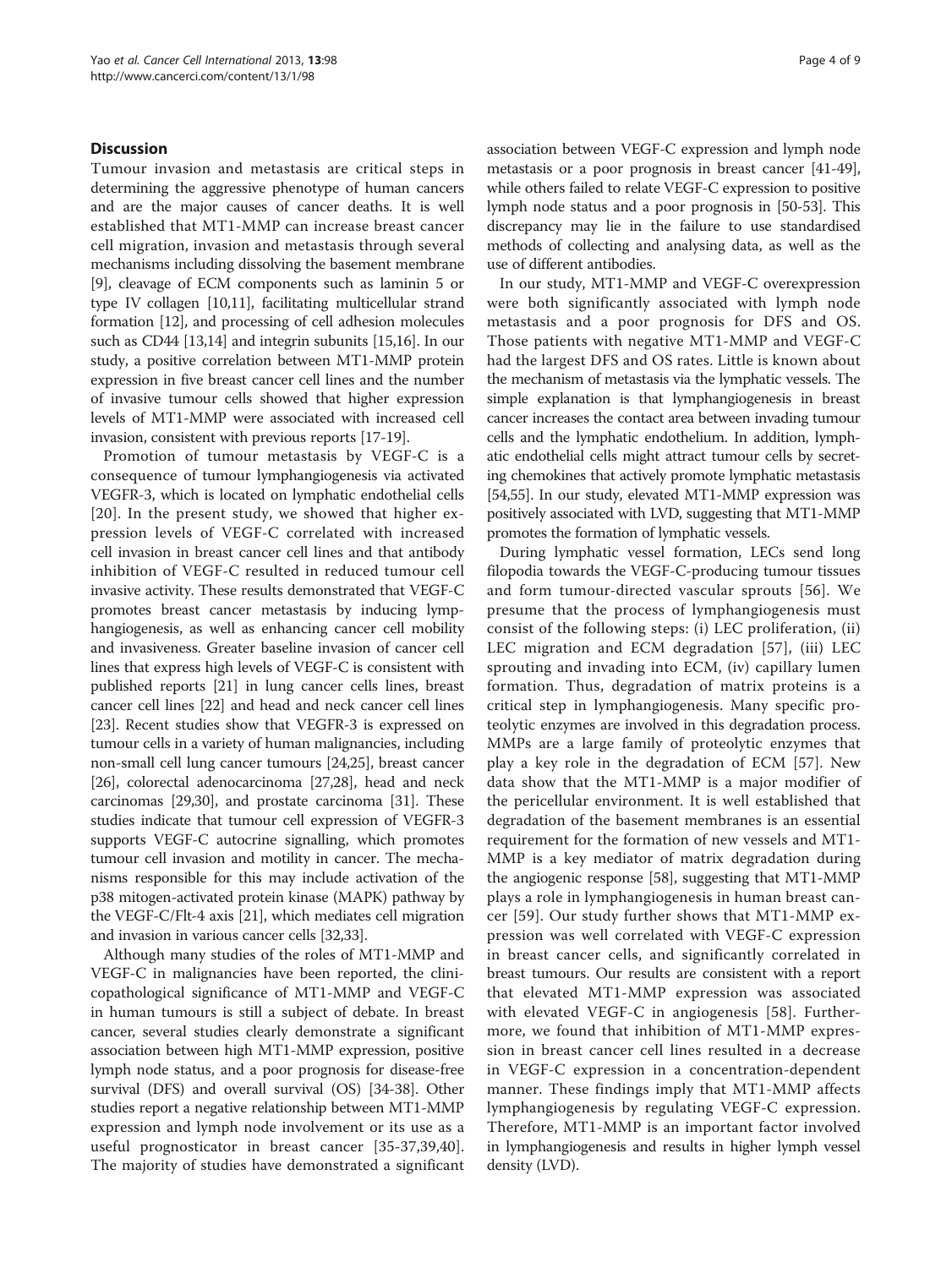## Conclusions

In conclusion, our study reveals that MT1-MMP and VEGF-C enhance the invasive potential of breast cancer cells in vitro and have prognostic value for breast cancer patients. Both MT1-MMP and VEGF-C were positively associated with LVD and lymph node metastasis, and MT1-MMP may promote lymphangiogenesis by upregulating VEGF-C expression in human breast cancer. Further studies should investigate the mechanisms underlying VEGF-C protein processing by MT1-MMP in human cancer.

## Materials and methods

## Cell culture

Human breast adenocarcinoma cells lines (MCF-7, MDA-MB-453, MDA-MB-435, MCF-7ADR, MDA-MB-231) were stored in our laboratory. All cells were cultured in Dulbecco's modified Eagle's medium (DMEM) supplemented with penicillin, streptomycin, 50 ng/ml ascorbic acid and 10% foetal calf serum (FCS) (Gibco BRL, Grand Island, NY, USA). Cells were maintained in a humidified incubator at 37 $\degree$ C with 5% CO<sub>2</sub>. The absence of mycoplasma was confirmed using the Genprobe kit (Gen-Probe, San Diego, CA, USA).

## Real-time RT-PCR assessment of MT1-MMP and VEGF mRNA expression

The expression of MT1-MMP and VEGF-C transcripts was determined using real-time quantitative PCR. Briefly, total RNA was extracted using TRIzol reagent (Invitrogen, Grand Island, NY, USA) according to the manufacturer's instructions. Total RNA (1 μg) was reverse-transcribed into single-stranded cDNA with oligo-d $T_{18}$  primer and SuperScript II reverse transcriptase (Invitrogen). Amplification of MT1-MMP, VEGF-C and glyceraldehyde-3-phosphate dehydrogenase (GAPDH) as an internal control in each reaction was carried out by polymerase chain reaction (PCR) with the following primers: MT1-MMP, 5′-CC TGCATCCATCAATACTACTGC-3′ (forward) and 5′-GC GTCTGAAGAAGAAGAC AGC-3′ (reverse); VEGF-C 5′-CAGTTACGGTCTGTGTCCAGTGTAG- 3′ (forward) and 5′-GGACACACATGGAGGTTTAAAGAAG-3′ (reverse); GAPDH 5′-CCACCCATGGCAAATTCCATGGC A-3′ (forward), 5′-TCTAGACGGCAGGTCAGGTCCAC C-3′ (reverse). Primers were used at a final concentration of 0.5 μM. The reaction mixture was first denatured at 95°C for 10 min followed by amplification at 95°C for 1 min, 55°C for 1 min, and 72°C for 1 min for 30 cycles, and by 72°C for 10 min. PCR products were visualised on a 2% agarose gel containing 1 μg/mL ethidium bromide. To evaluate the mRNA expression levels of MT1-MMP and VEGF-C, the ratios of MT1-MMP and VEGF-C GAPDH mRNA expression were measured by real-time quantitative PCR using a Light Cycler system and reagents (Roche Molecular Diagnostics) with the double-stranded DNA binding dye, SYBR Green 1, according to the procedure provided by the manufacturer. Standard curves were prepared for both the target gene (MT1-MMP and VEGF-C) and the internal control (GAPDH) by amplifying four logarithmic dilutions of plasmid containing the target fragment as templates. Standard dilutions were optimised to cover the relevant concentration range of target and reference RNA in the cell. The quantities of MT1-MMP and VEGF-C were determined from the standard curve and divided by the quantity of the GAPDH internal control. The quantities of MT1-MMP and VEGF-C were expressed as a fold differences relative to GAPDH from three experiments in duplicate.

## MT1-MMP activity assay

Cells were plated onto 15-cm plastic dishes and grown to confluence. Plasma membrane preparations were collected with a cell scraper, and suspended in 1-ml ice-cold phosphate-buffered saline (PBS) containing protease inhibitors. The lysates were further sonicated for 5 s, and the membranes pelleted by centrifugation at 14,000 rpm for 30 min at 4°C. Pelleted membranes were washed once and resuspended in 0.5-ml complete PBS. Protein concentrations were determined with a bicinchoninic acid reagent, and samples were diluted with complete PBS to obtain starting concentrations of 1 mg/ml. The MT-MMP activity assay was performed according to the manufacturer's protocol (Chemicon, Massachusetts, USA). Briefly, varying dilutions of the starting membrane preparations were APMA-activated and incubated for 1 h at 37°C with the MT-MMP peptide substrate (MCA-Pro-Leu-Gly-Leu-Dpa-Ala-Arg-NH2) in a 96-well plate, and read the plate on a fluorometric plate reader using a 325 nm excitation and 395 nm emission filters. Standard curves with the control peptide and MT1-MMP positive control were generated to determine the appropriate sample dilution at which the values fell in the middle of the standard curves. The experiments were completed in triplicate and repeated once.

## ELISA for VEGF-C

Concentrations of VEGF-C in the medium of the cultured tumour cells were determined using a VEGF-C ELISA kit, as described in the protocol provided by the manufacturer (Bender MedSystems, San Diego, CA, USA). Briefly, cell culture medium was diluted 50-fold with sample diluent and added into wells of a microwell plate coated with anti-VEGF-C polyclonal antibody and incubated for 2 h at room temperature. Biotin-conjugated polyclonal VEGF-C antibody was added and the plate incubated for 1 h at room temperature. The plate was washed and streptavidin-HRP added. Following incubation, unbound streptavidin-HRP was removed during a wash step, and the colour reagent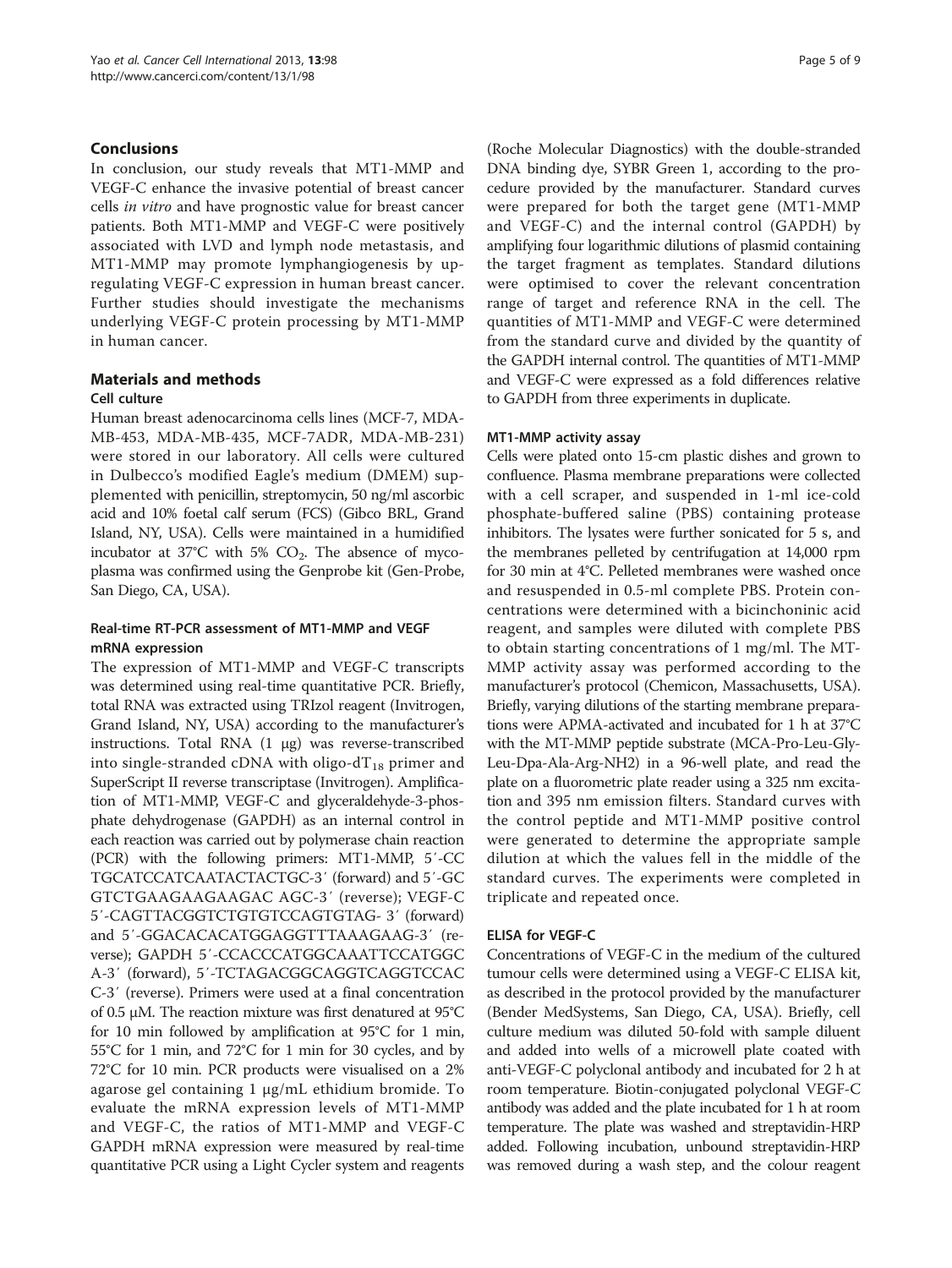containing HRP added to the wells. The reaction was terminated by addition of stop solution and absorbance is measured at 450 nm in an Elx808IU Ultra Microplate Reader (BIO-TEK Instruments, Inc., Winooski, Vermont, USA). A standard curve was constructed using the VEGF-C protein standard provided in the kit. Generally, the samples were analysed using different dilutions in triplicate.

#### Membrane invasion culture system assay

The membrane invasion culture system chamber was used to measure in vitro invasiveness of the breast cancer cells. Briefly, transwell inserts (Corning, Union City, CA, USA) with 8 μm pores were uniformly coated with 50 μg of Matrigel (Becton Dickinson, San Jose, CA, USA) and air-dried before being rehydrated. Single-tumour-cell suspensions, prepared after trypsinisation, were seeded into the upper wells at a concentration of  $1 \times 10^5$  per well. After a 24-h incubation in a humidified incubator at  $37^{\circ}$ C with 5%  $CO_{2}$ , the inserts were fixed in methanol and stained for 5 min with eosin followed by 5 min with haematoxylin. The cells on the upper surface of the inserts were wiped away with a cotton swab. The cells that had migrated through the matrix and adhered to the lower surface of the inserts were counted as nine separate fields at 40× magnification. Each cell line was tested at least twice and within a single experiment, each assay was performed in quadruplicate.

## Effects of anti–VEGF-C and anti–MT1-MMP on the invasive phenotype of breast cancer cells

The effects of an anti-MT1-MMP antibody (Chemicon, Massachusetts, USA) and anti-VEGF-C antibody (Santa Cruz Biotechnology, Dallas, Texas, USA) on the invasive and proteolytic activity of tumour cells were examined using the membrane invasion assay. Briefly, log-phase cell cultures of MDA-MB-231 were harvested. A 200-μL cell suspension was added to transwell inserts and incubated with anti-MT1-MMP antibody at concentrations of 0, 4, 8, or 12  $\mu$ g/ml for 24 h. Invasive cells were counted as described above. VEGF-C mRNA levels in cells incubated with various amounts of anti-MT1-MMP antibody were analysed by real-time RT-PCR as described above. Similarly, the effects of anti-VEGF-C antibody on invasive activity and MT1-MMP mRNA expression were also examined.

#### Patients and tissue samples

Formalin-fixed, paraffin-embedded samples obtained from 106 invasive ductal carcinomas and normal tissues from benign breast disease procedures free from pathological changes  $(n = 43)$  were retrieved from the pathology files of Nanfang Hospital, Southern Medical University (Guangzhou, China). All breast cancer patients underwent mastectomy with an axillary dissection during 2004 and

none received pre-operative radiation or chemotherapy. The patients with histologically positive axillary lymph nodes or a primary tumour > 1 cm in diameter received post-operative chemotherapy. All patients were treated with adjuvant anti-oestrogen therapy if oestrogen receptor or progesterone receptor. All women were followed-up after surgical treatment at 6-month intervals for a mean period of 71.41 months. All patients provided informed consent according to a protocol approved by the ethics committee of the institute. Details of breast cancer patients are provided in Table 2.

## Immunohistochemical staining for VEGF-C, MT1-MMP and D-20

To identify the expression of MT1-MMP and VEGF-C in the breast cancer tissue specimens, immunohistochemical analysis was performed. Briefly, paraffin-embedded breast cancer samples were cut into 4-μm sections. Slides were incubated for 12 h at 37°C, de-waxed in a histological clearing agent and hydrated. Endogenous peroxidase activity was blocked by incubation in 3% hydrogen peroxide for 15 min. Non-specific binding was prevented by incubation in 1.5% normal rabbit serum (VEGF-C) or 3% normal mouse serum (MT1-MMP) for 15 min in a humidified chamber in PBS. Slides were incubated with anti-VEGF-C

| Parameter                    | Number of patients (%) |  |  |
|------------------------------|------------------------|--|--|
| Sex                          |                        |  |  |
| Female                       | 106(100%)              |  |  |
| Histologic subtype           |                        |  |  |
| IDC                          | 106(100%)              |  |  |
| Median age                   | $47.1(25 - 81)$        |  |  |
| Menopausal status            |                        |  |  |
| Pre                          | 43(40.6%)              |  |  |
| Post                         | 63(59.4%)              |  |  |
| Stage                        |                        |  |  |
| I                            | 9(8.5%)                |  |  |
| $\mathbf{I}$                 | 72(67.9%)              |  |  |
| $\parallel$                  | 25(23.6%)              |  |  |
| Estrogen receptor status     |                        |  |  |
| Positive                     | 60(56.6%)              |  |  |
| Negative                     | 46(43.4%)              |  |  |
| Progesterone receptor status |                        |  |  |
| Positive                     | 64(60.4%)              |  |  |
| Negative                     | 42(39.6%)              |  |  |
| Her <sub>2</sub>             |                        |  |  |
| Positive                     | 57(53.8%)              |  |  |
| Negative                     | 49(46.2%)              |  |  |

IDC = infiltrating ductal carcinoma.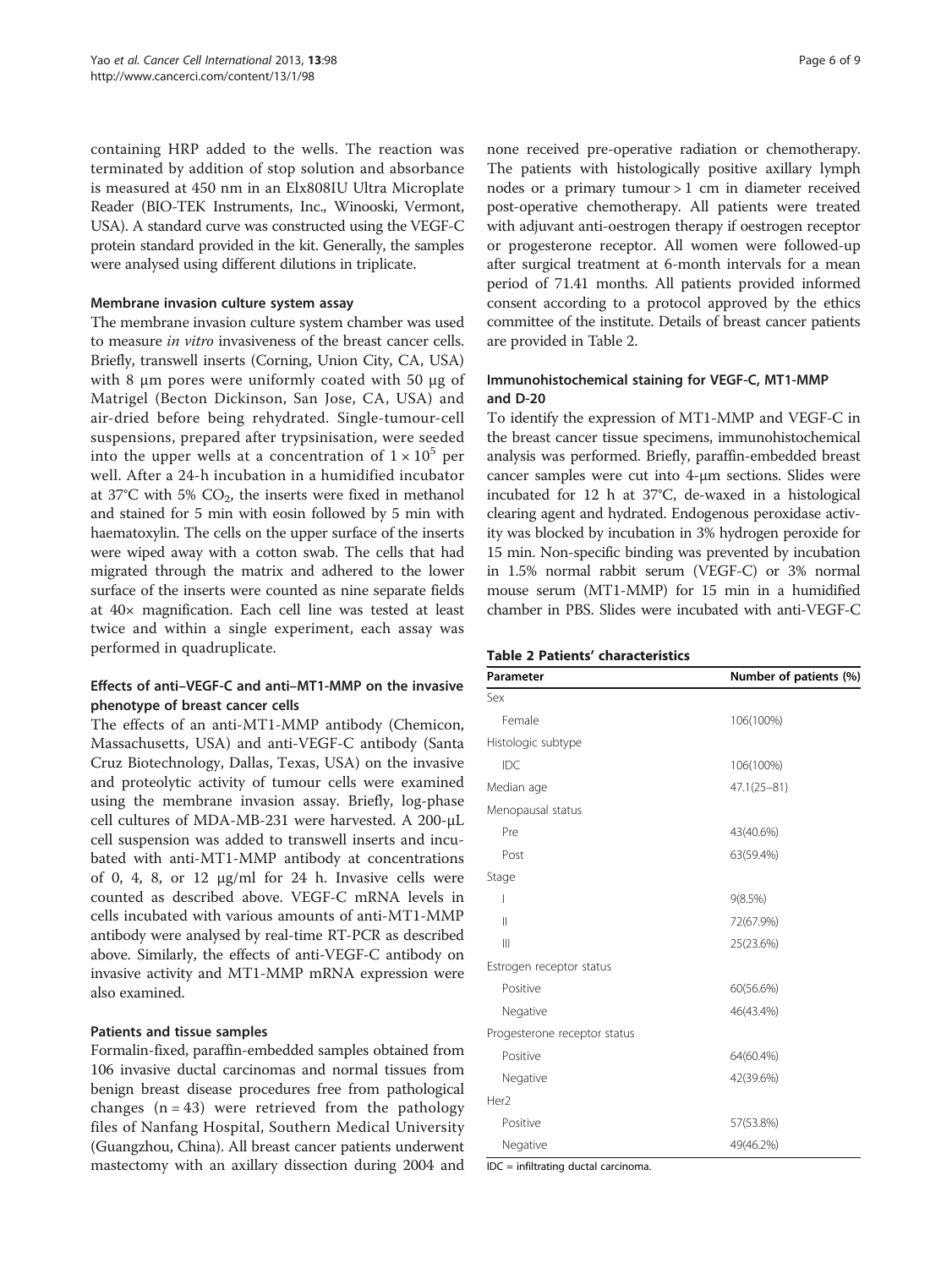<span id="page-6-0"></span>(1.14 μg/ml; Dallas, Texas, USA) or MT1-MMP (5 μg/ml; Oncogene, Cambridge, MA, USA) for 60 min at room temperature. The primary antibody was detected using a biotinylated horse anti-rabbit (VEGF-C) or horse anti-mouse (MT1-MMP) secondary antibody for 30 min at room temperature and the peroxidase was introduced using a streptavidin conjugate. The slides were washed thoroughly with PBS between each stage in the procedure. The antibody reaction was visualised using a fresh substrate solution containing an aminoethyl carbazole substrate kit (Sigma, St. Louis, MO, USA). The sections were counterstained with haematoxylin, dehydrated and mounted in glycerol–vinyl–alcohol. For the negative controls, the primary antibody was replaced with mouse IgG.

A monoclonal mouse anti-human D2-40 antibody (Zymed, Grand Island, NY, USA) was used for the staining of lymphatic vessels. The D2-40 antibody detects a fixation-resistant epitope on a 40 kDa O-linked sialoglycoprotein expressed in lymphatic endothelium but not blood vessels, and can be used to assess lymphangiogenesis specifically in conventionally processed formalin-fixed and paraffin-embedded tissue specimens [[60,61](#page-8-0)]. The procedure for immunohistochemical staining of D2-40 is similar to that for MT1-MMP and VEGF-C. Sections from a previously studied case of tonsilla known to express D2-40 were used as positive controls.

Two pathologists who were unaware of the clinical data evaluated the immunohistochemical staining. To evaluate MT1-MMP and VEGF-C protein expression, the results were graded as follows; (+), >10% of the neoplastic cells were stained;  $(\pm)$ , <10% of the neoplastic cells were stained; (−), neoplastic cells were not completely stained. In this study,  $(-)$  and  $(\pm)$  were classified as negative.

Lymphatic vessel density (LVD) was determined as suggested by Weidner et al. [[62\]](#page-8-0). The immunostained sections were scanned by light-microscopy at low magnification (40×) and the areas of tissue with the greatest number of distinctly highlighted microvessels ('hot spots') were selected. LVD was then determined by counting all immunostained vessels at a total magnification of (200×) from five areas for each case.

## Statistical analysis

All statistical calculations were carried out using the SPSS statistical software. The relation between two different values was evaluated using the Pearson correlation coefficient. Correlations between VEGF-C, MT1- MMP expression and clinicopathological features were assessed by the Chi-square test. Survival curves were generated by the Kaplan-Meier method and the difference between the curves was assessed using the log-rank test.  $P < 0.05$  was accepted as indicative of statistical significance.

#### Ethical approval

Department of Scientific Research approved the study and the publication of our paper.

#### Abbreviations

ECM: Extracellular matrix; LEC: Lymphatic endothelial cell; LVD: Lymph vessel density; MMP: Matrix metalloproteinases; MT1-MMP: Membrane-type matrix 1 metalloproteinase; VEGF-C: Vascular endothelial growth factor C.

#### Competing interests

The authors declare that they have no competing interests.

#### Authors' contributions

CY and GY conceived and designed the study. GY and PH drafted the manuscript. GY, PH, LC, XH, FG performed the experimental studies. All authors have read and approved the final manuscript.

#### Acknowledgments

This work was supported by a grant from Guangdong Provincial Science & Technology Project (No. 2011B031800279) and Guangdong Provincial Traditional Chinese Medicine Research Project (2121119).

#### Author details

<sup>1</sup> Breast Center, Nanfang Hospital, Southern Medical University, Guangzhou 510515, Guangdong Province, China. <sup>2</sup>Department of Pathology, The First Affiliated Hospital of Guangzhou Medical University, Guangzhou 510120, Guangdong Province, China.

#### Received: 12 May 2013 Accepted: 8 October 2013 Published: 13 October 2013

#### References

- 1. Genis L, Galvez BG, Gonzalo P, Arroyo AG: MT1-MMP: universal or
- particular player in angiogenesis? Cancer Metastasis Rev 2006, 25(1):77-86. 2. Itoh Y, Nagase H: Matrix metalloproteinases in cancer. Essays Biochem 2002, 38:21–36.
- 3. Zucker S, Pei D, Cao J, Lopez-Otin C: Membrane type-matrix metalloproteinases (MT-MMP). Curr Topics Dev Biol 2003, 54:1–74.
- 4. Sato H, Takino T, Okada Y, Cao J, Shinagawa A, Yamamoto E, Seiki M: A matrix metalloproteinase expressed on the surface of invasive tumour cells. Nature 1994, 370(6484):61–65.
- 5. Stetler-Stevenson WG, Liotta LA, Kleiner DE Jr: Extracellular matrix 6: role of matrix metalloproteinases in tumor invasion and metastasis. Faseb J 1993, 7(15):1434–1441.
- 6. Sato H, Takino T, Miyamori H: Roles of membrane-type matrix metalloproteinase-1 in tumor invasion and metastasis. Cancer Sci 2005, 96(4):212–217.
- 7. Skobe M, Hawighorst T, Jackson DG, Prevo R, Janes L, Velasco P, Riccardi L, Alitalo K, Claffey K, Detmar M: Induction of tumor lymphangiogenesis by VEGF-C promotes breast cancer metastasis. Nat Med 2001, 7(2):192–198.
- 8. Akagi K, Ikeda Y, Miyazaki M, Abe T, Kinoshita J, Maehara Y, Sugimachi K: Vascular endothelial growth factor-C (VEGF-C) expression in human colorectal cancer tissues. British J Cancer 2000, 83(7):887–891.
- 9. Hotary K, Li XY, Allen E, Stevens SL, Weiss SJ: A cancer cell metalloprotease triad regulates the basement membrane transmigration program. Genes Dev 2006, 20(19):2673–2686.
- 10. Gilles C, Polette M, Coraux C, Tournier JM, Meneguzzi G, Munaut C, Volders L, Rousselle P, Birembaut P, Foidart JM: Contribution of MT1-MMP and of human laminin-5 gamma2 chain degradation to mammary epithelial cell migration. J Cell Sci 2001, 114(Pt 16):2967–2976.
- 11. Xu J, Rodriguez D, Petitclerc E, Kim JJ, Hangai M, Moon YS, Davis GE, Brooks PC: Proteolytic exposure of a cryptic site within collagen type IV is required for angiogenesis and tumor growth in vivo. J Cell Biol 2001, 154(5):1069–1079.
- 12. Wolf K, Wu YI, Liu Y, Geiger J, Tam E, Overall C, Stack MS, Friedl P: Multi-step pericellular proteolysis controls the transition from individual to collective cancer cell invasion. Nat Cell Biol 2007, 9(8):893–904.
- 13. Kajita M, Itoh Y, Chiba T, Mori H, Okada A, Kinoh H, Seiki M: Membrane-type 1 matrix metalloproteinase cleaves CD44 and promotes cell migration. J Cell Biol 2001, 153(5):893–904.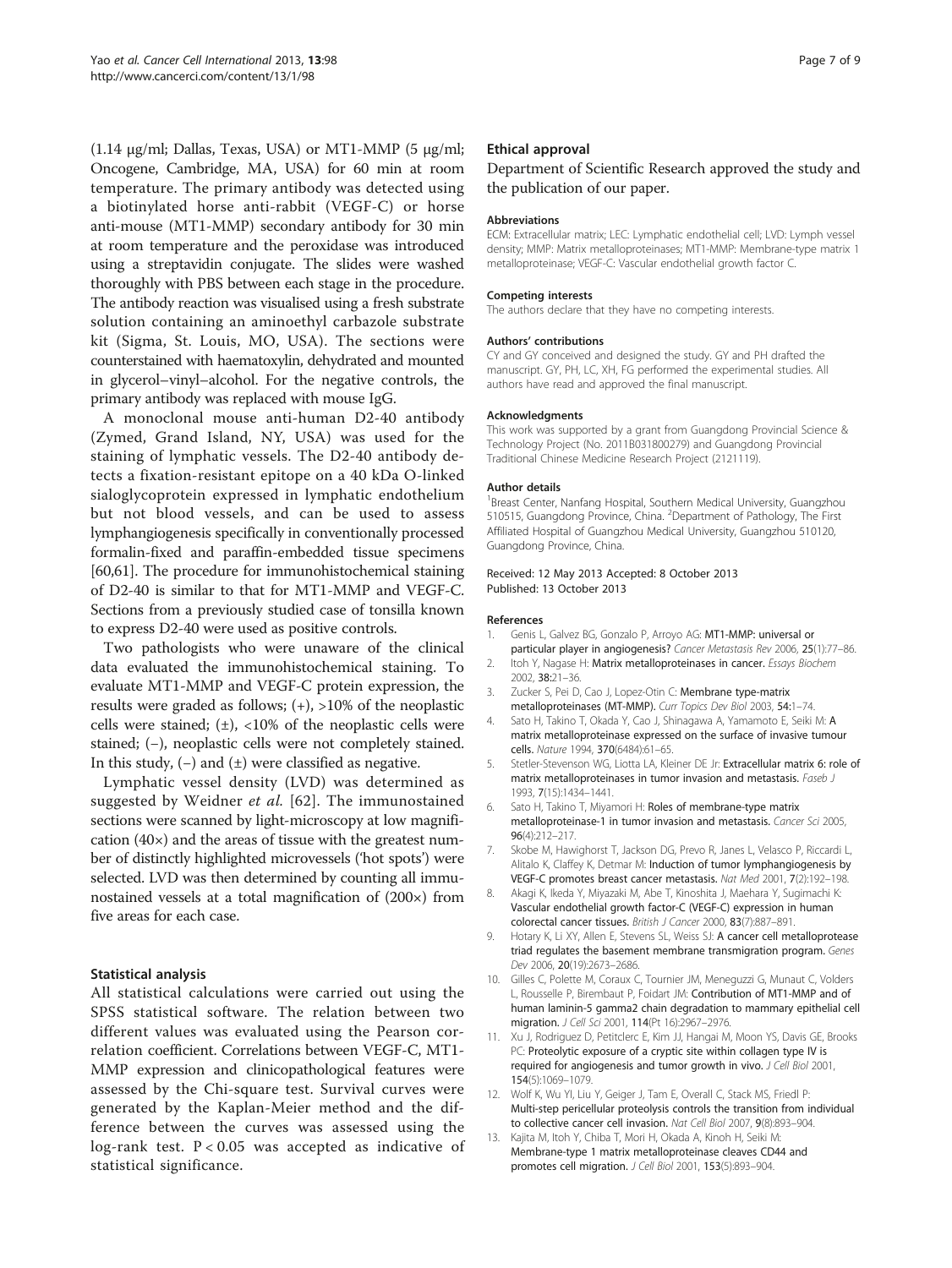- <span id="page-7-0"></span>14. Suenaga N, Mori H, Itoh Y, Seiki M: CD44 binding through the hemopexinlike domain is critical for its shedding by membrane-type 1 matrix metalloproteinase. Oncogene 2005, 24(5):859–868.
- 15. Deryugina EI, Bourdon MA, Jungwirth K, Smith JW, Strongin AY: Functional activation of integrin alpha V beta 3 in tumor cells expressing membranetype 1 matrix metalloproteinase. Int J Cancer 2000, 86(1):15-23.
- 16. Deryugina EI, Ratnikov BI, Postnova TI, Rozanov DV, Strongin AY: Processing of integrin alpha(v) subunit by membrane type 1 matrix metalloproteinase stimulates migration of breast carcinoma cells on vitronectin and enhances tyrosine phosphorylation of focal adhesion kinase. J Biol Chem 2002, 277(12):9749–9756.
- 17. Sodek KL, Ringuette MJ, Brown TJ: MT1-MMP is the critical determinant of matrix degradation and invasion by ovarian cancer cells. British J Cancer 2007, 97(3):358–367.
- 18. Bonnomet A, Polette M, Strumane K, Gilles C, Dalstein V, Kileztky C, Berx G, van Roy F, Birembaut P, Nawrocki-Raby B: The E-cadherin-repressed hNanos1 gene induces tumor cell invasion by upregulating MT1-MMP expression. Oncogene 2008, 27(26):3692–3699.
- 19. Chernov AV, Sounni NE, Remacle AG, Strongin AY: Epigenetic control of the invasion-promoting MT1-MMP/MMP-2/TIMP-2 axis in cancer cells. J Biol Chem 2009, 284(19):12727–12734.
- 20. Achen MG, Stacker SA: Molecular control of lymphatic metastasis. Ann NY Acad Sci 2008, 1131:225–234.
- 21. Su JL, Yang PC, Shih JY, Yang CY, Wei LH, Hsieh CY, Chou CH, Jeng YM, Wang MY, Chang KJ, et al: The VEGF-C/Flt-4 axis promotes invasion and metastasis of cancer cells. Cancer cell 2006, 9(3):209–223.
- 22. Yu M, Tang Z, Alousi S, Berk RS, Miller F, Kosir MA: Expression patterns of lymphangiogenic and angiogenic factors in a model of breast ductal carcinoma in situ. Am J Surg 2007, 194(5):594–599.
- 23. Bock JM, Sinclair LL, Bedford NS, Jackson RE, Lee JH, Trask DK: Modulation of cellular invasion by VEGF-C expression in squamous cell carcinoma of the head and neck. Arch Otolaryngolog Head Neck Surg 2008, 134(4):355–362.
- 24. Donnem T, Al-Saad S, Al-Shibli K, Delghandi MP, Persson M, Nilsen MN, Busund LT, Bremnes RM: Inverse prognostic impact of angiogenic marker expression in tumor cells versus stromal cells in non small cell lung cancer. Clin Cancer Res 2007, 13(22 Pt 1):6649–6657.
- 25. Donnem T, Al-Shibli K, Al-Saad S, Busund LT, Bremnes RM: Prognostic impact of fibroblast growth factor 2 in non-small cell lung cancer: coexpression with VEGFR-3 and PDGF-B predicts poor survival. J Thorac Oncol 2009, 4(5):578–585.
- 26. Simiantonaki N, Jayasinghe C, Michel-Schmidt R, Peters K, Hermanns MI, Kirkpatrick CJ: Hypoxia-induced epithelial VEGF-C/VEGFR-3 upregulation in carcinoma cell lines. Int J Oncol 2008, 32(3):585–592.
- 27. Witte D, Thomas A, Ali N, Carlson N, Younes M: Expression of the vascular endothelial growth factor receptor-3 (VEGFR-3) and its ligand VEGF-C in human colorectal adenocarcinoma. Anticancer Res 2002, 22(3):1463–1466.
- 28. Simiantonaki N, Taxeidis M, Jayasinghe C, Kirkpatrick CJ: Epithelial expression of VEGF receptors in colorectal carcinomas and their relationship to metastatic status. Anticancer Res 2007, 27(5A):3245–3250.
- 29. Neuchrist C, Erovic BM, Handisurya A, Fischer MB, Steiner GE, Hollemann D, Gedlicka C, Saaristo A, Burian M: Vascular endothelial growth factor C and vascular endothelial growth factor receptor 3 expression in squamous cell carcinomas of the head and neck. Head Neck 2003, 25(6):464–474.
- 30. Warburton G, Nikitakis NG, Roberson P, Marinos NJ, Wu T, Sauk JJ Jr, Ord RA, Wahl SM: Histopathological and lymphangiogenic parameters in relation to lymph node metastasis in early stage oral squamous cell carcinoma. J Oral Maxillofac Surg 2007, 65(3):475–484.
- 31. Kaushal V, Mukunyadzi P, Dennis RA, Siegel ER, Johnson DE, Kohli M: Stage-specific characterization of the vascular endothelial growth factor axis in prostate cancer: expression of lymphangiogenic markers is associated with advanced-stage disease. Clin Cancer Res 2005, 11(2 Pt 1):584-593.
- 32. Ma C, Lin H, Leonard SS, Shi X, Ye J, Luo J: Overexpression of ErbB2 enhances ethanol-stimulated intracellular signaling and invasion of human mammary epithelial and breast cancer cells in vitro. Oncogene 2003, 22(34):5281–5290.
- 33. Steeg PS: Metastasis suppressors alter the signal transduction of cancer cells. Nature Rev 2003, 3(1):55–63.
- 34. Kim HJ, Park CI, Park BW, Lee HD, Jung WH: Expression of MT-1 MMP, MMP2, MMP9 and TIMP2 mRNAs in ductal carcinoma in situ and invasive ductal carcinoma of the breast. Yonsei Med J 2006, 47(3):333–342.
- 35. Tetu B, Brisson J, Wang CS, Lapointe H, Beaudry G, Blanchette C, Trudel D: The influence of MMP-14, TIMP-2 and MMP-2 expression on breast cancer prognosis. Breast Cancer Res 2006, 8(3):R28.
- 36. Ogura S, Ohdaira T, Hozumi Y, Omoto Y, Nagai H: Metastasis-related factors expressed in pT1 pN0 breast cancer: assessment of recurrence risk. J Surg Oncol 2007, 96(1):46–53.
- 37. Jiang WG, Davies G, Martin TA, Parr C, Watkins G, Mason MD, Mansel RE: Expression of membrane type-1 matrix metalloproteinase, MT1-MMP in human breast cancer and its impact on invasiveness of breast cancer cells. Int J Mol Med 2006, 17(4):583–590.
- Jones JL, Glynn P, Walker RA: Expression of MMP-2 and MMP-9, their inhibitors, and the activator MT1-MMP in primary breast carcinomas. J Pathol 1999, 189(2):161–168.
- 39. Mylona E, Nomikos A, Magkou C, Kamberou M, Papassideri I, Keramopoulos A, Nakopoulou L: The clinicopathological and prognostic significance of membrane type 1 matrix metalloproteinase (MT1-MMP) and MMP-9 according to their localization in invasive breast carcinoma. Histopathology 2007, 50(3):338-347.
- 40. Ishigaki S, Toi M, Ueno T, Matsumoto H, Muta M, Koike M, Seiki M: Significance of membrane type 1 matrix metalloproteinase expression in breast cancer. Jpn J Cancer Res 1999, 90(5):516–522.
- Teramoto S, Arihiro K, Koseki M, Kataoka T, Asahara T, Ohdan H: Role of vascular endothelial growth factor-C and -D mRNA in breast cancer. Hiroshima J Med Sci 2008, 57(2):73–78.
- 42. Nakamura Y, Yasuoka H, Tsujimoto M, Yang Q, Tsukiyama A, Imabun S, Nakahara M, Nakao K, Nakamura M, Mori I, et al: Clinicopathological significance of vascular endothelial growth factor-C in breast carcinoma with long-term follow-up. Mod Pathol 2003, 16(4):309–314.
- 43. Kurebayashi J, Otsuki T, Kunisue H, Mikami Y, Tanaka K, Yamamoto S, Sonoo H: Expression of vascular endothelial growth factor (VEGF) family members in breast cancer. Jpn J Cancer Res 1999, 90(9):977-981.
- 44. Li YS, Kaneko M, Amatya VJ, Takeshima Y, Arihiro K, Inai K: Expression of vascular endothelial growth factor-C and its receptor in invasive micropapillary carcinoma of the breast. Pathol Int 2006, 56(5):256–261.
- 45. Mohammed RA, Green A, El-Shikh S, Paish EC, Ellis IO, Martin SG: Prognostic significance of vascular endothelial cell growth factors -A, -C and -D in breast cancer and their relationship with angio- and lymphangiogenesis. British J Cancer 2007, 96(7):1092–1100.
- 46. Kinoshita J, Kitamura K, Kabashima A, Saeki H, Tanaka S, Sugimachi K: Clinical significance of vascular endothelial growth factor-C (VEGF-C) in breast cancer. Breast Cancer Res Treat 2001, 66(2):159–164.
- 47. Bando H, Weich HA, Horiguchi S, Funata N, Ogawa T, Toi M: The association between vascular endothelial growth factor-C, its corresponding receptor, VEGFR-3, and prognosis in primary breast cancer: a study with 193 cases. Oncol Rep 2006, 15(3):653–659.
- 48. Nakamura Y, Yasuoka H, Tsujimoto M, Yoshidome K, Nakahara M, Nakao K, Nakamura M, Kakudo K: Nitric oxide in breast cancer: induction of vascular endothelial growth factor-C and correlation with metastasis and poor prognosis. Clin Cancer Res 2006, 12(4):1201–1207.
- 49. Zhang XH, Huang DP, Guo GL, Chen GR, Zhang HX, Wan L, Chen SY: Coexpression of VEGF-C and COX-2 and its association with lymphangiogenesis in human breast cancer. BMC cancer 2008, 8:4.
- 50. Watanabe O, Kinoshita J, Shimizu T, Imamura H, Hirano A, Okabe T, Aiba M, Ogawa K: Expression of a CD44 variant and VEGF-C and the implications for lymphatic metastasis and long-term prognosis of human breast cancer. J Exp Clin Cancer Res 2005, 24(1):75-82.
- 51. Schoppmann SF, Fenzl A, Nagy K, Unger S, Bayer G, Geleff S, Gnant M, Horvat R, Jakesz R, Birner P: VEGF-C expressing tumor-associated macrophages in lymph node positive breast cancer: impact on lymphangiogenesis and survival. Surgery 2006, 139(6):839–846.
- 52. Gisterek I, Matkowski R, Kozlak J, Dus D, Lacko A, Szelachowska J, Kornafel J: Evaluation of prognostic value of VEGF-C and VEGF-D in breast cancer–10 year's follow-up analysis. Anticancer Res 2007, 27(4C):2797–2802.
- 53. van der Schaft DW, Pauwels P, Hulsmans S, Zimmermann M, van de Poll-Franse LV, Griffioen AW: Absence of lymphangiogenesis in ductal breast cancer at the primary tumor site. Cancer letters 2007, 254(1):128–136.
- 54. Muller A, Homey B, Soto H, Ge N, Catron D, Buchanan ME, McClanahan T, Murphy E, Yuan W, Wagner SN, et al: Involvement of chemokine receptors in breast cancer metastasis. Nature 2001, 410(6824):50–56.